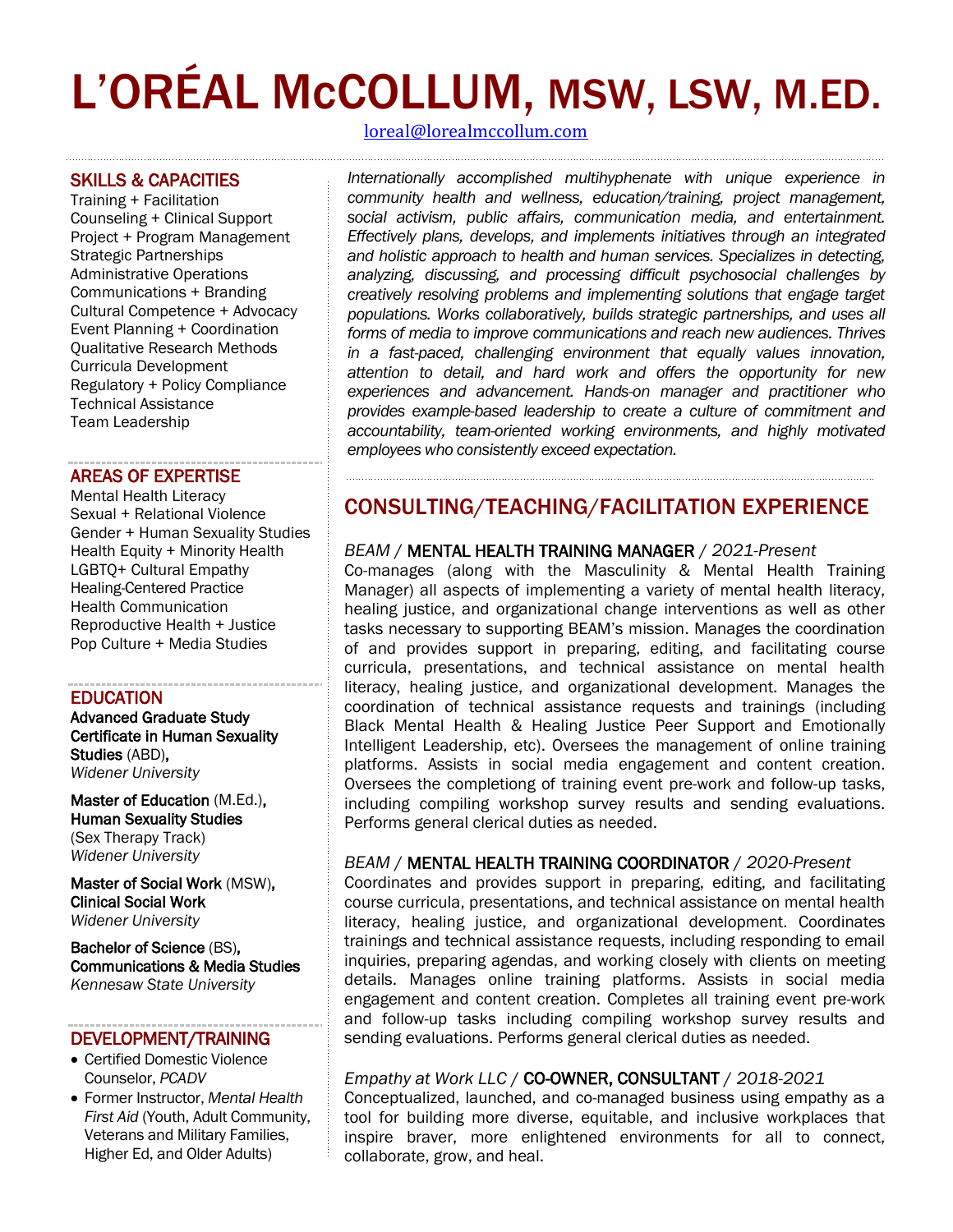# L'ORÉAL McCOLLUM

[loreal@lorealmccollum.com](mailto:loreal@lorealmccollum.com) 

#### *Art with Impact* / WORKSHOP FACILITATOR / *2018-2020*

Facilitated "Movies for Mental Health" (M4MH) and "Our Bodies, Our Minds" (OBOM) workshops on college/university campuses (1-3x month during the school year) using short films, theatre techniques, and community conversations to reduce the stigma of mental illness, increase awareness of sexual violence, and raise empathy for survivors. Moderated panel discussions that connect students with resources, on campus and in their communities.

#### *Temple University* / ADJUNCT INSTRUCTOR / *2014-2021*

Coordinated all aspects of three courses, Human Sexuality (Fall 2015, Spring 2018, Fall 2018), Gender in America (Fall 2014, Spring 2015, Spring 2017), Love, Marriage, & Family (Spring 2021, Fall 2020). Develop and manage curricula and syllabus materials. Facilitate student learning of key materials using both in-class and online methods.

#### *Ask L'Oréal LLC* / OWNER, CONSULTANT / *2014-Present*

Conceptualized, launched, and continues to manage business providing mental and sexual wellness education, consulting, and clinical support for individuals, organizations, and universities. Develop curricula on topics such as behavioral health, gender and sexuality studies, media culture, sexual violence, LGBTQ+ communities, and sexual and reproductive justice.

#### *Key Achievements:*

- Hired as lead consultant, curriculum creator, counselor, and trainer for week-long sexual and mental wellness program in Chengdu, China (Jan 2020).
- Served as consultant and focus group moderator to Temple University for "It's On Us PA" grant-funded project (Spring 2017, Fall 2018), focused on evaluating the areas of sexual violence education, reporting, and support, particular to underrepresented populations (differently-abled, POC, LGBTQ+, and international students).

#### *The Velvet Lily* / LEAD EDUCATOR, CLINICAL CONSULTANT, COACH / *2010-2016*

Educated clientele on a portfolio of topics related to sexuality/sexual health, healthy relationships, etc. Worked with individuals/couples to fill in sexuality education gaps and inspire empowerment as sexual beings. Maintained and expanded knowledge base of store product lines to best address the needs of clientele.

*Security on Campus, Inc.* /PEER EDUCATION CAMPUS OUTREACH COORDINATOR / *2009-2011*  Educated and mentored Philly college-bound students on alcohol consumption and sexual violence prevention.

### PUBLIC AFFAIRS EXPERIENCE

*Department of Behavioral Health & Intellectual DisAbility Services (DBHIDS)*

#### SPECIAL PROJECTS COORDINATOR FOR PLANNING & INNOVATION / *2014-2018*

Provided expertise in project and program management, communication, advocacy, population health approaches, and training to drive transformation and ongoing success of the behavioral health system. Function above title, with management responsibilities and total ownership of key initiatives. Direct entire lifecycle of events and projects across the City of Philadelphia's behavioral health system, working with stakeholders, advisory boards, and key contributors to ensure successful, engaging delivery. Advisor to multiple advisory boards and steering committees.

#### *Key Achievements:*

Served as Board liaison for the City of Philadelphia's Mayor's Drug & Alcohol Executive Taskforce, as well as the DBHIDS Division of Behavioral Health Advisory Board, providing technical assistance, special project consultation, and event coordination/logistical support.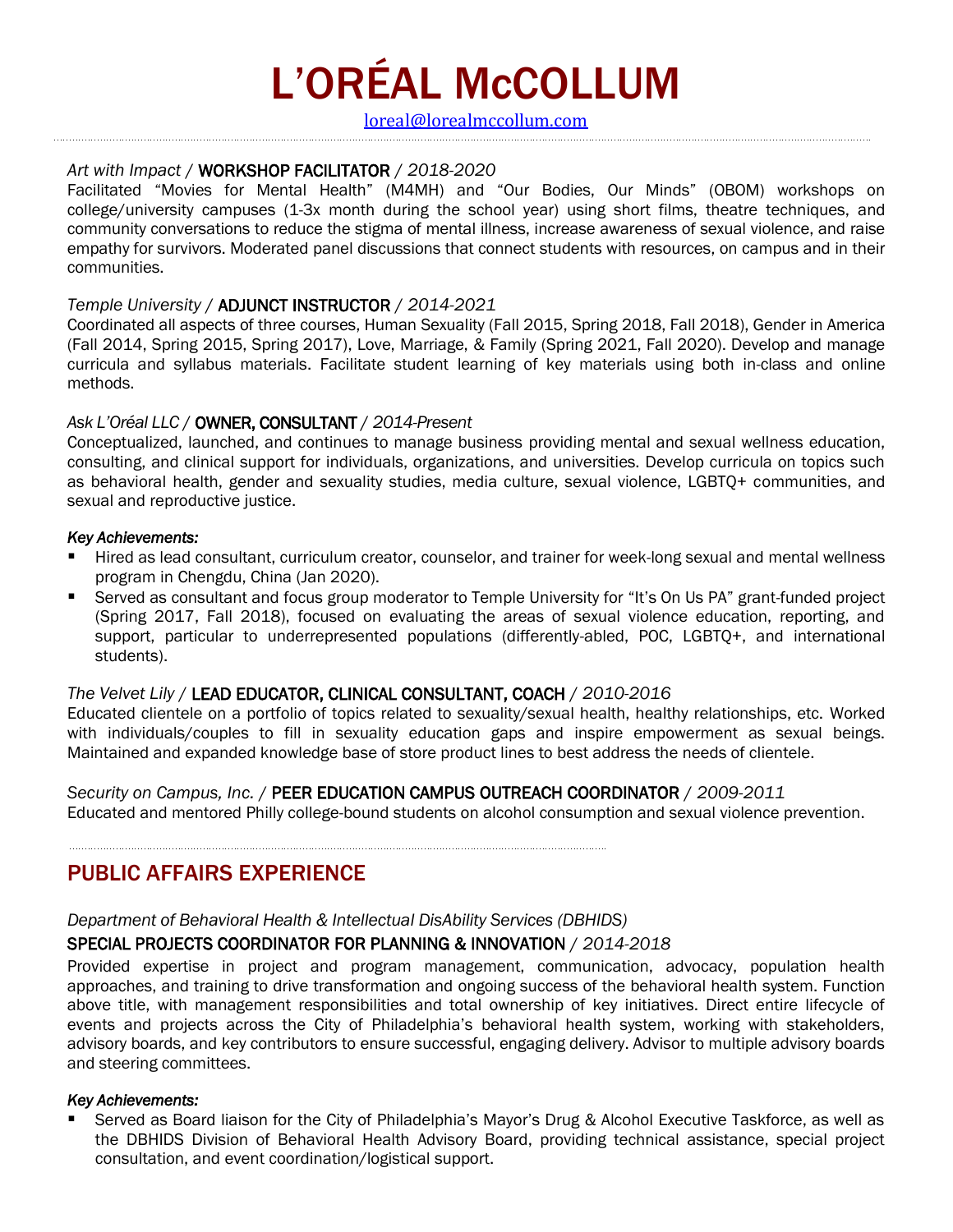L'ORÉAL McCOLLUM

[loreal@lorealmccollum.com](mailto:loreal@lorealmccollum.com) 

- Key contributor to group focused on using social media to support stakeholders and various social media platforms to connect with stakeholders and build awareness of health issues.
- Content contributor for DBHIDS Healthy Minds Philly website and advisor on Healthy Minds Philly Advisory Committee that implemented a successful online behavioral health screening and ongoing health promotion campaigns.

#### *Department of Behavioral Health & Intellectual DisAbility Services (DBHIDS)*

#### COMMUNITY-BASED SERVICES DEVELOPMENT SPECIALIST, LGBTQIA INITIATIVE / *2012-2014*

Multi-faceted role ensuring culturally affirming and clinically appropriate behavioral health services, trauma-informed care, and the connection of health reform and equity for gender and sexual minorities in Philadelphia. Worked collaboratively at the national, state, and local levels to develop/execute programs, systems, education, intervention, and support for lesbian, gay, bisexual, transgender, queer, questioning, intersex, and asexual individuals receiving Medicaid services. Served as resource and liaison to internal/external stakeholders and DBHIDS provider network to provide training and info sessions.

#### *Key Achievements:*

- Researched and analyzed proposed and existing federal and state legislation, policies, and social issues related to behavioral health and wellness, allowing DBHIDS and CBH to properly assess and implement strategies to comply with the Affordable Care Act guidelines and state regulations. Resulted in the:
	- Provider network committing to yearly LGBTQIA training to ensure full compliance and best practices.
	- Reconvening of a formerly defunct Person-First Taskforce.
- Selected to serve as the face of the organization, working collaboratively with national, state, and local advocacy groups and coalitions and representing the Department at community health events.
- Key member of planning and evaluation team focused on creating transgender-affirming services, resulting in opening Morris Home, the nation's first and only residential mental health and addictions treatment facility that specializes in services designed for transgender and gender non-conforming individuals.
- Created strategic plans for LGBTQIA and targeted intervention for the city's behavioral health service system.
- Provided oversight and served as copy editor for a provider toolkit focused on LGBTQIA-affirming/person-first behavioral health practices as well as a database of LGBTQIA-affirming network providers.

## ADDITIONAL EMPLOYMENT

#### *Lutheran Settlement House* / STOP IPV COUNSELOR, MEDICAL ADVOCATE / *2019-2020*

Primarily responsible for providing individual and group counseling services and advocacy for intimate partner violence (IPV) survivors and their families as part of a hospital-based IPV prevention and response program, located at Einstein Medical Center. Additional responsibilities include training, technical support, and program development.

#### *Mazzoni Center* /PSYCHOTHERAPIST INTERN/ *2010-2011*

Completed clinical practicum through Open Door Counseling Program, a licensed outpatient mental health and substance use treatment provider. Provided diagnosis, treatment planning, and empirically supported treatment interventions to LGBTQIA+ individuals. Improved competence in and sensitivity to cultural and individual diversity concerns when planning and implementing treatment.

#### *Planned Parenthood of SE PA* /SOCIAL SERVICES COORDINATOR, COUNSELOR INTERN/ *2009-2010*

Identified high-risk youth and provided crisis intervention, short-term supportive counseling, human sexuality education, and social services referrals to 6th-8th grade students in "Youth First" public schools. Collaborated with "Youth First" school nurse practitioners to create and maintain a system of support for students experiencing sexual health and psychosocial stressors.